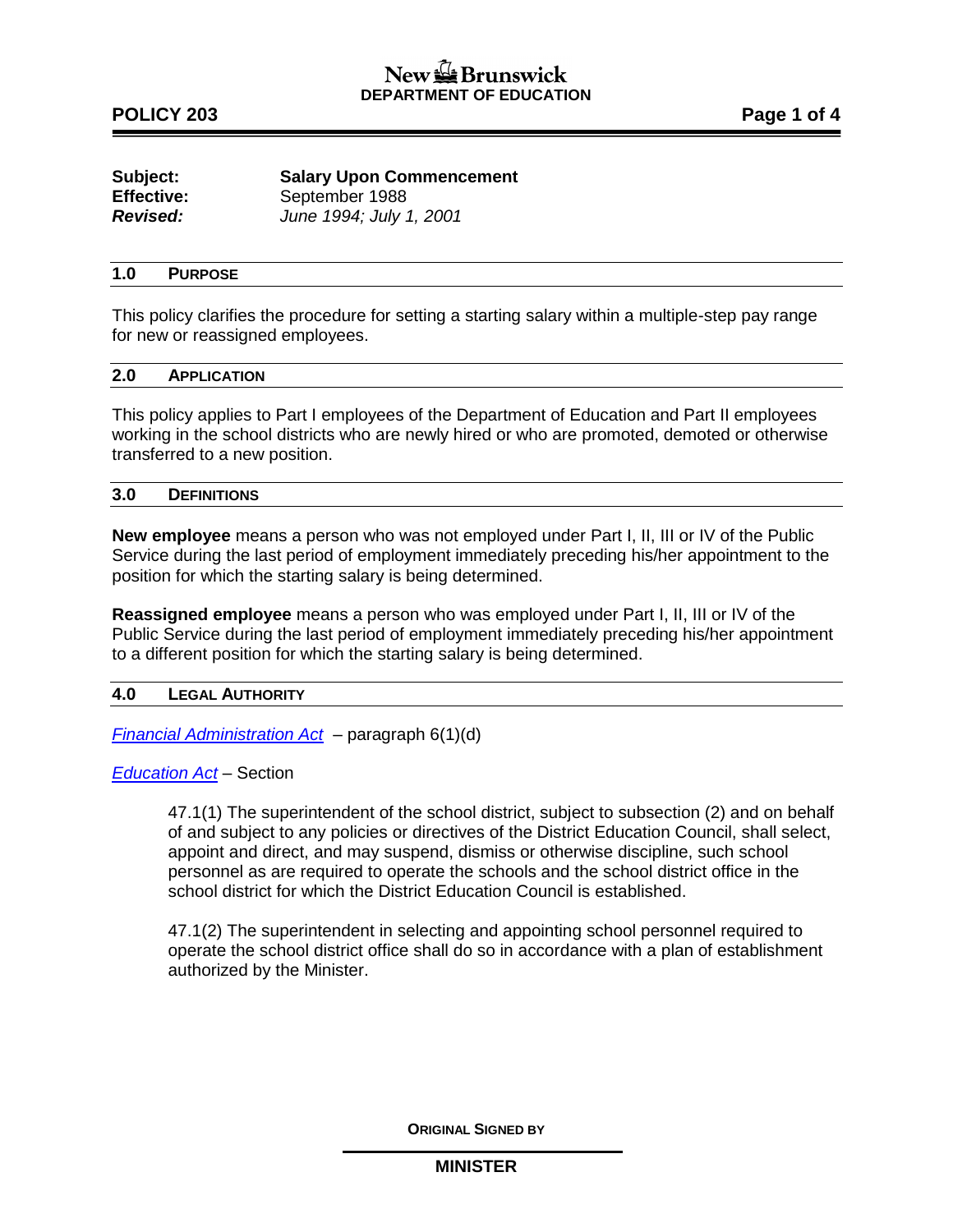## New the Brunswick **DEPARTMENT OF EDUCATION**

47.1(3) School personnel employed in accordance with this section are employed in Part II of the public service of the Province as specified in the First Schedule of the *[Public](http://laws.gnb.ca/en/ShowPdf/cs/P-25.pdf)  [Service Labour Relations Act.](http://laws.gnb.ca/en/ShowPdf/cs/P-25.pdf)*

47.1(4) The salary scales for all school personnel shall be those established by the Board of Management under the *[Financial Administration Act](http://laws.gnb.ca/en/ShowPdf/cs/2011-c.160.pdf)*.

47.1(5) A District Education Council shall pay as salary to school personnel only those amounts specified in the salary scales established under subsection (4).

### **5.0 GOALS / PRINCIPLES**

- **5.1** Employees of the Department of Education and the public education system deserve a fair, objective and equitable compensation framework.
- **5.2** The Department of Education supports the principle that an employee's salary within a given salary range is commensurate with the employee's training, qualifications and job performance.

### **6.0 REQUIREMENTS / STANDARDS**

- **6.1** A reassigned employee is subject to the normal rules of promotion, transfer or demotion as set out in the applicable collective agreement or non-bargaining pay policies. The starting salary for the employee's new position is to be determined in accordance with those rules.
- **6.2** The starting salary for a new employee is to be based on the employee's training and experience. For example, if the person chosen for a position meets only the minimum training and experience requirements for the job category concerned, that person would be offered a starting salary at the minimum step of the pay range.
- **6.3** Where a new employee has qualifications that exceed the minimum requirements, the Deputy Minister (for Part I) or the superintendent (for Part II) will determine how many pay steps above the minimum salary to set the employee's starting salary (see section 7.1 for the provincial guideline). For Part II employees, a superintendent may, subject to District Education Council policy, offer a starting salary to a new employee that is higher than would be provided for under the provincial guideline when the superintendent is experiencing difficulty attracting qualified candidates or in other extenuating circumstances as deemed necessary for the effective administration of the school district.
- **6.4** Where starting salaries for new employees are determined by a collective agreement, the requirements of the collective agreement shall prevail over the provincial guideline and authorities set out in sections 6.3 and 7.1.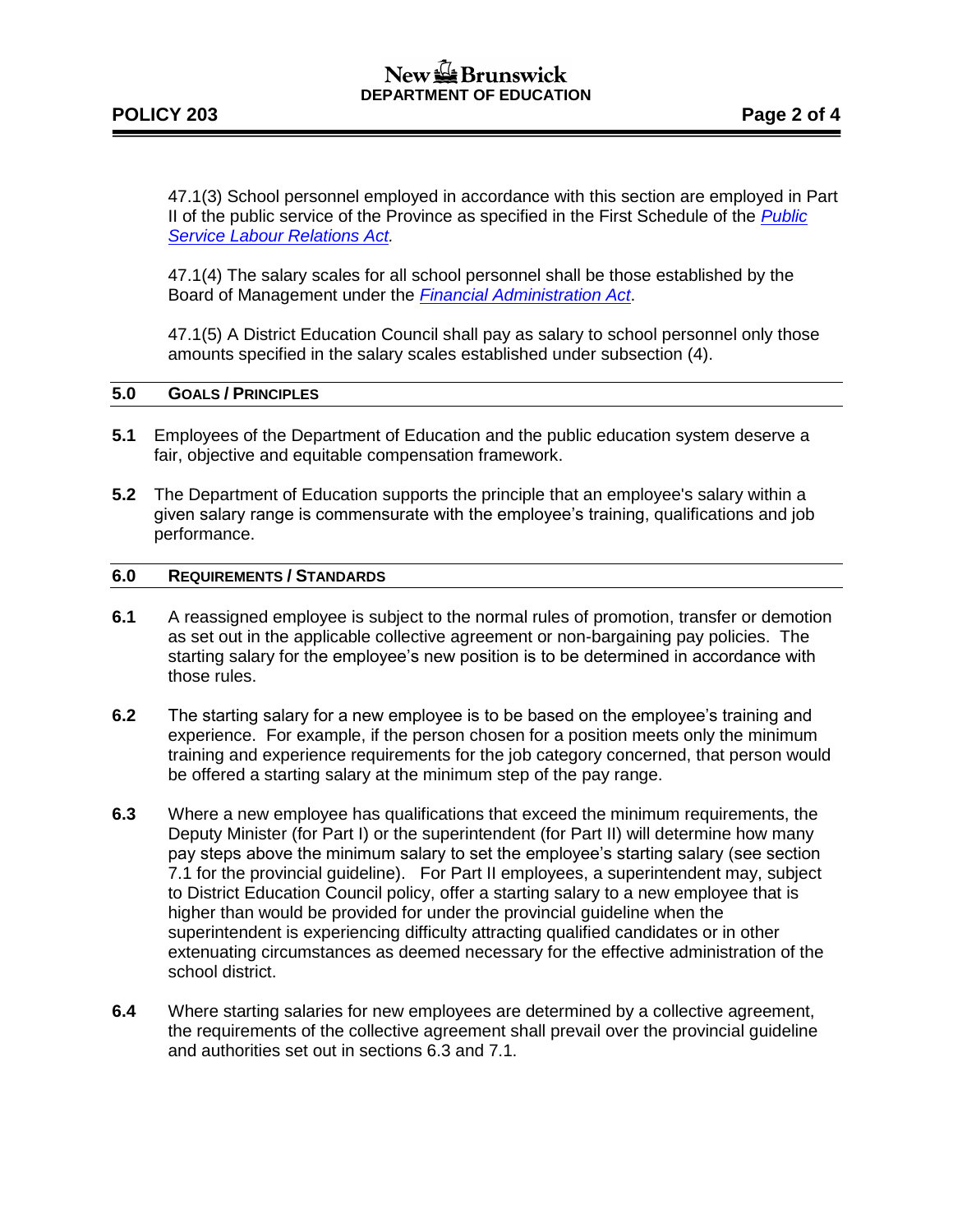## New the Brunswick **DEPARTMENT OF EDUCATION**

## **POLICY 203 Page 3 of 4**

## **7.0 GUIDELINES / RECOMMENDATIONS**

- **7.1** The provincial guideline for assessing the number of additional pay steps to be offered to a new employee, for the purposes of section 6.3, is: one additional pay step for each full year of training and/or experience over and above the minimum classification requirements.
- **7.2** School district personnel who require guidance in determining appropriate starting salaries for new and reassigned employees may contact the Human Resources Branch of the Department of Education for assistance.

### **8.0 DISTRICT EDUCATION COUNCIL POLICY-MAKING**

- **8.1** A DEC may make policies identifying criteria and conditions under which a superintendent may offer a new employee a starting salary in excess of the provincial standard.
- **8.2** A DEC may make policies respecting recruiting and hiring processes not inconsistent with the provincial policies, legislation or collective agreements.

#### **9.0 REFERENCES**

### **Part I Collective Bargaining Agreements:**

- [Agreement Between Board Of Management And The New Brunswick Public](http://www2.gnb.ca/content/dam/gnb/Departments/ohr-brh/pdf/ca/107-e.pdf)  [Employees Association Group: Education \(Instructional\)](http://www2.gnb.ca/content/dam/gnb/Departments/ohr-brh/pdf/ca/107-e.pdf)
- [Collective Agreement Between Board Of Management And Canadian Union Of](http://www2.gnb.ca/content/dam/gnb/Departments/ohr-brh/pdf/ca/111112-e.pdf)  [Public Employees Local 1418 Group: Rehabilitation And Therapy And Recreation](http://www2.gnb.ca/content/dam/gnb/Departments/ohr-brh/pdf/ca/111112-e.pdf)  [And Culture Program Officer](http://www2.gnb.ca/content/dam/gnb/Departments/ohr-brh/pdf/ca/111112-e.pdf)
- [Agreement Between Board Of Management and the New Brunswick Public](http://www2.gnb.ca/content/dam/gnb/Departments/ohr-brh/pdf/ca/1616465-e.pdf)  [Employees Association Group: Secretarial, Stenographic and Typing Clerical And](http://www2.gnb.ca/content/dam/gnb/Departments/ohr-brh/pdf/ca/1616465-e.pdf)  [Regulatory Office, Data Processing And Duplicating Equipment Operation](http://www2.gnb.ca/content/dam/gnb/Departments/ohr-brh/pdf/ca/1616465-e.pdf)
- [Agreement Between Board Of Management And Canadian Union Of Public](http://www2.gnb.ca/content/dam/gnb/Departments/ohr-brh/pdf/ca/183-e.pdf)  [Employees Local 1190 Group: General Labour And Trades, Part I](http://www2.gnb.ca/content/dam/gnb/Departments/ohr-brh/pdf/ca/183-e.pdf)

## **Part II Collective Bargaining Agreements:**

- [Agreement between Board of Management and The New-Brunswick Council of](http://www2.gnb.ca/content/dam/gnb/Departments/ohr-brh/pdf/ca/281-e.pdf)  [School District Union, The Canadian Union of Public Employees, Local 1253 Group:](http://www2.gnb.ca/content/dam/gnb/Departments/ohr-brh/pdf/ca/281-e.pdf)  [General Labour, Trades & Services, Part II](http://www2.gnb.ca/content/dam/gnb/Departments/ohr-brh/pdf/ca/281-e.pdf)
- **Agreement between Board of Management and The Canadian Union of Public** [Employees, Local 2745](http://www2.gnb.ca/content/dam/gnb/Departments/ohr-brh/pdf/ca/261-e.pdf)
- [Agreement between Board of Management and The New Brunswick Teachers'](http://www2.gnb.ca/content/dam/gnb/Departments/ohr-brh/pdf/ca/201.pdf)  **[Federation](http://www2.gnb.ca/content/dam/gnb/Departments/ohr-brh/pdf/ca/201.pdf)**

## **Non-Bargaining Personnel Policies – Part II**